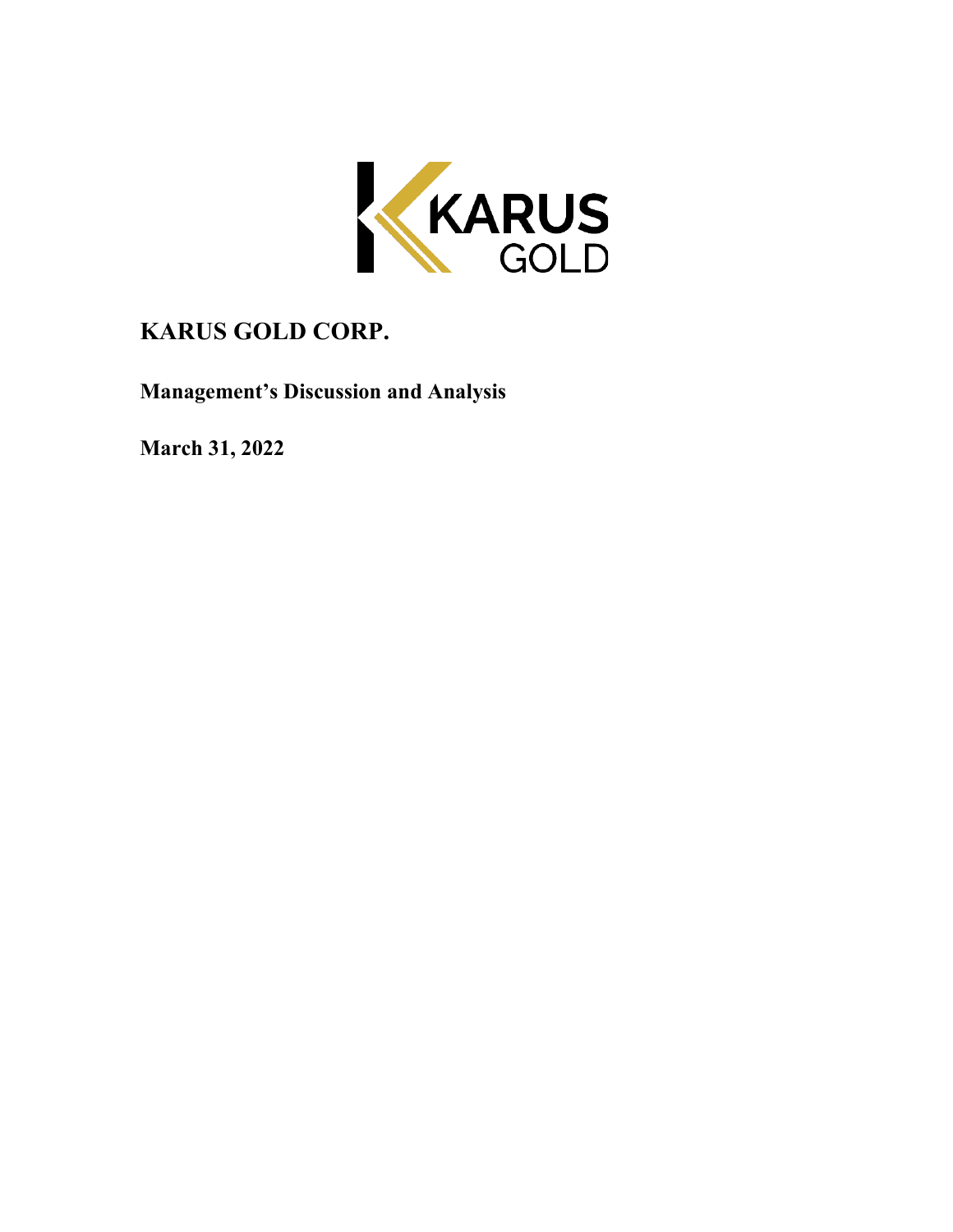*The following Management's Discussion and Analysis ("MD&A"), prepared as of May 26, 2022, should be read together with the unaudited interim financial statements of Karus Gold Corp. ("Karus Gold" or the "Company") for the three months ended March 31, 2022 and related notes thereto, which are prepared in accordance with International Financial Reporting Standards ("IFRS") applicable to the preparation of interim financial statements, including International Accounting Standard 34, Interim Financial Reporting. All amounts are stated in Canadian dollars unless otherwise indicated. The reader should be aware that historical results are not necessarily indicative of future performance.*

*This MD&A contains "forward-looking statements" and "forward-looking information" within the meaning of applicable Canadian securities laws. See the section in this MD&A titled "Cautionary Language regarding Forward-Looking Information" for further details.* 

## **Corporate Summary - Nature of Operations**

Karus Gold, spun out of KORE Mining Ltd. ("KORE") in the first quarter of 2021, controls 1,056 square kilometers of claims in its South Cariboo Gold property of British Columbia. The claims host 110 km of structural trend that is highly prospective for gold deposits. Karus Gold has multiple projects in the South Cariboo Gold property, including the FG Gold and Gold Creek projects. Much of the area is under-explored and wide open for additional discoveries. The Cariboo region is a prolific gold region and is accessible with local power, a well-developed road network and skilled local labour. The Company is supported by insiders and management owning 29% and by strategic investor, Eric Sprott, who owns 25% of Karus Gold as of the date of this MD&A. Karus Gold's two key exploration stage projects included in its South Cariboo holdings are:

- 1) FG Gold Cariboo Region British Columbia a sediment hosted orogenic gold system with gold mineralization identified for over 3.5 km along strike to an average depth of less than 100 m below surface. Karus Gold is drilling to better define structural controls of higher grade gold mineralization and to expand the footprint of gold mineralization along both strike and at depth below historical areas of drilling.
- 2) Gold Creek Cariboo Region British Columbia early-stage orogenic gold discovery on a large contiguous claim block near the Spanish Mountain gold project and the Mount Polley copper-gold mine. Karus Gold plans to follow-up the discovery with further exploration.

The Company's head office is located at 960 – 1055 West Hastings Street, Vancouver, BC V6E 2E9.

# **2022 Q1 Highlights**

During the three months ended March 31, 2022, the Company accomplished the following:

- In January 2022, announced the results from the 2021 drill program at Gold Creek, including hole GC-21- 049 that returned 0.74 grams per tonne ("g/t") gold over 46.4 m within a broader envelope of gold mineralization of 0.49 g/t gold over 80.65 m.
- Appointed Joe Ovsenek and Cathy McLay as independent directors of the Company, strengthening the governance and building Karus Gold into a leading BC Gold explorer.
- In February 2022, announced results from the first 6 diamond drill holes at FG Gold, including 6.5 m of 9.55 g/t gold within a broader interval of 35.4 m of 2.94 g/t gold confirming the presence of new high grade gold corridors below historical drilling at FG Gold.
- In March 2022, completed a \$2,000,000 strategic investment from Yamana Gold Inc. ("Yamana") through the issuance of 5,714,286 common shares with an option to invest a further \$3,000,000 at a price of \$0.50 per share (subject to minimum pricing requirements of the TSX Venture Exchange or such other stock exchange on which the Company's common shares may get listed), exercisable at any time until March 28, 2025 (the "Yamana Option"). The investment included certain rights, including a nomination of one individual to the board and technical advisory committee, participation rights in subsequent share offerings, and top-up rights, subject to Yamana exercising the additional \$3,000,000 investment and continuing to beneficially own or control not less than 5% of the Company. The investment by Yamana also includes price protection rights ("Yamana Price Protection Rights") whereby the Company would automatically issue additional common shares should the Company (prior to listing on a stock exchange) issues common shares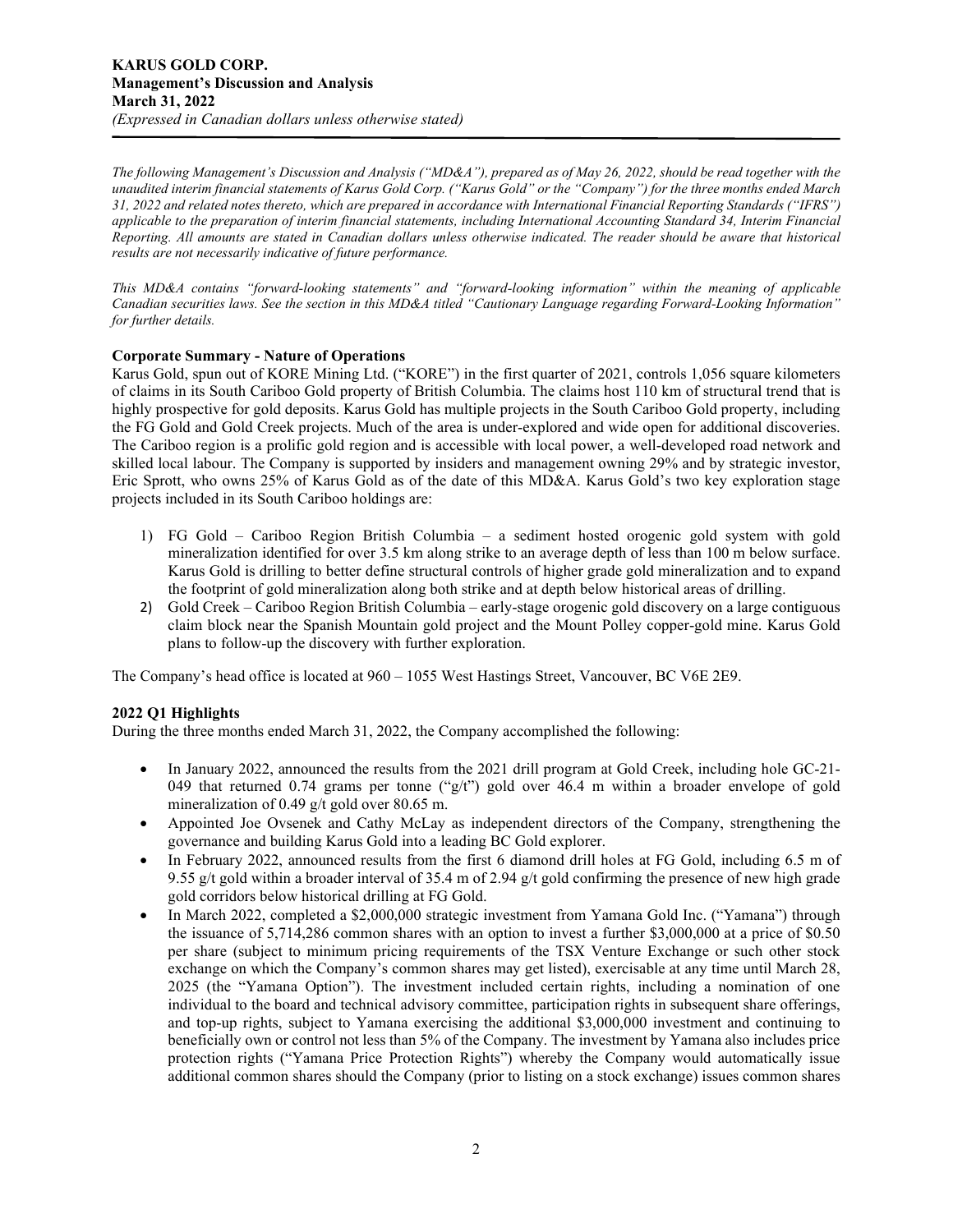at a price less than \$0.30 per share. As at the date of this MD&A, Yamana owns approximately 6.3% of the issued and outstanding common shares of the Company.

• Settled \$52,500 of accrued management services fees through the issuance of 95,454 common shares and 47,727 warrants at an exercise price of \$0.85 per common share expiring January 19, 2024.

Subsequent to March 31, 2022, the Company completed the following:

- In April 2022, the Company announced results from a further 5 diamond drill holes at FG Gold, including 17.87 m of 2.23 g/t gold within a broader interval of 59.35 m of 1.13 g/t gold.
- Issued 301,055 common shares pursuant to price protection rights per the previously completed financing arrangements, which required the Company to issue additional common shares to these subscribers upon issuing new shares for a price less than \$0.55 per share. Such requirement was triggered due to the \$2,000,000 investment by Yamana at \$0.35 per share, described above.
- In April 2022, announced the appointment of Anil Jiwani as CFO of the Company effective May 1, 2022.
- In May 2022, the Company terminated its agreement on the White Gold Project, located in Yukon, Canada, to focus entirely on the projects in the South Cariboo Property.

## **Outlook**

The Company's plan for 2022 will be continued exploration of its South Cariboo Gold property including drilling at both FG Gold and Gold Creek in the summer of 2022 and completing the Company's public listing on the TSXV. In addition to the exploration at these projects, the Company may evaluate other prospects worthy of exploration and development. The ability of the Company to do so is contingent upon its ongoing ability to raise the capital necessary to advance such prospects.

*Andrew Kaip, P.Geo., is the Company's designated Qualified Person for this MD&A within the meaning of National Instrument 43-101 and has reviewed and approved the technical information described herein.*

## *Project Summaries*

## *FG Gold Project, British Columbia, Canada*

#### *Project Overview*

The 100% owned FG Gold project ("FG Gold") contains a sediment hosted orogenic gold and early stage gold-copper porphyry projects located in the Cariboo region of British Columbia, approximately 100 km east of Williams Lake. The FG Gold is located at the headwaters of the Horsefly River, 50 km east of Horsefly, BC and consists of 35 contiguous claims (13,008 ha). The FG Gold is part of the district scale claim block 100% owned by Karus Gold, the South Cariboo Gold property.

The FG Gold is at low elevation and accessible by forestry roads. The FG Gold contains a sediment hosted orogenic gold prospect on the northeast limb of the Eureka syncline. The syncline is >20 km with the prospective horizon being defined by geologic mapping, gold in soils and geophysics with the southwest limb and hinge zone being largely underexplored. The Project has only been shallowly drilled where gold mineralization is proximal to surface. Past drilling averages only 93 m deep into a moderately dipping sedimentary host rock. Mineralization is open at depth and along almost the entire syncline.

Historical drilling targeted stratigraphic controls of gold mineralization and only tested a very small portion of the prospective host rock. Drilling was largely done by a combination of reverse circulation ("RC") and diamond drilling using generally small diameter core. The previous work largely focused on discovering and developing a low grade, bulk-disseminated gold potential. Recent drilling suggests that mineralized corridors or chutes of higher grade gold persist into largely untested portions of the host stratigraphy.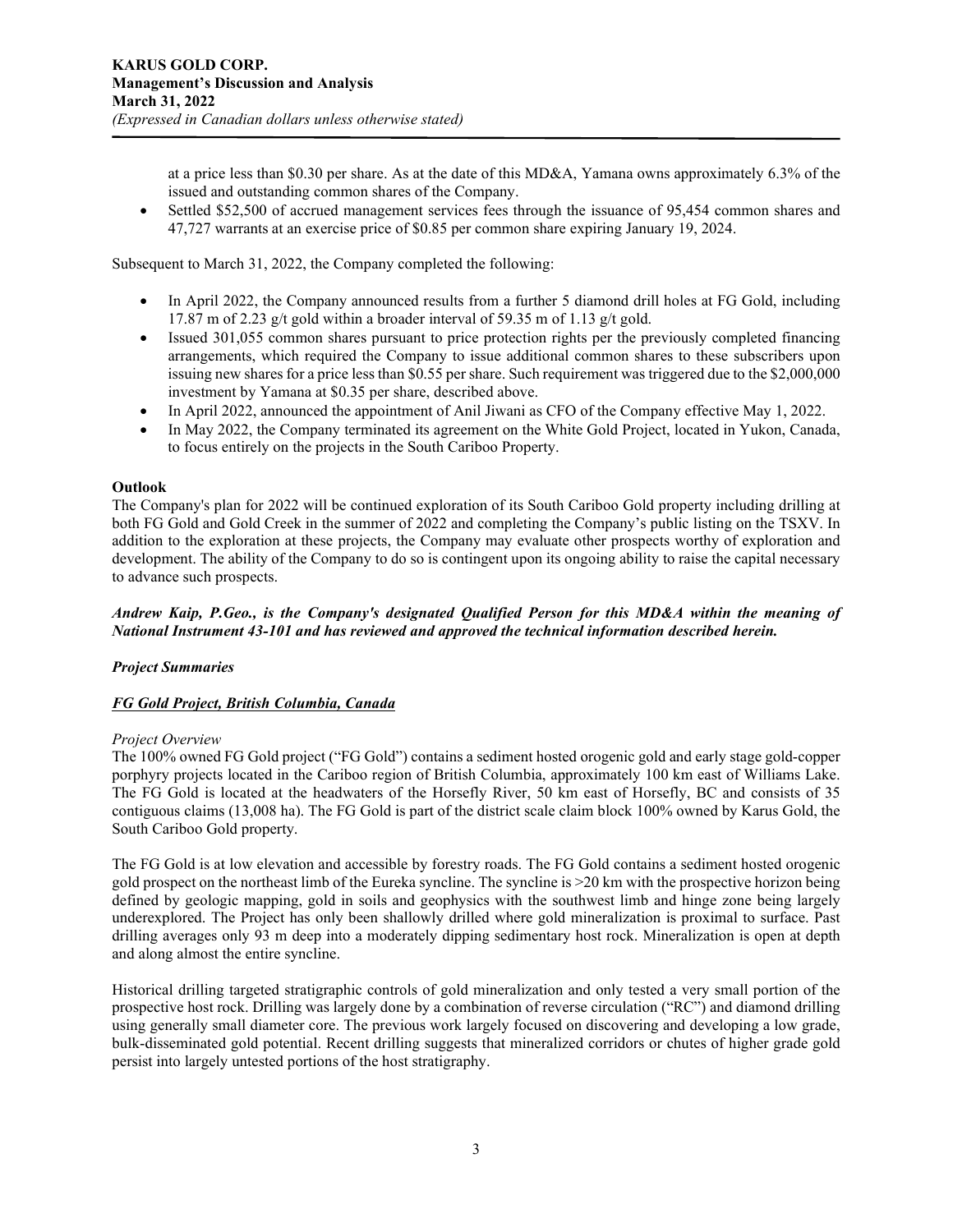Detailed interpretation of the 2020 drill program at FG Gold identified 2 higher grade gold vein corridors downdip of historical drilling. Both corridors extend 650 m along strike and are open for extension and provide an exploration roadmap for further upgrades and new underground grade discoveries. Highlights from the 2020 drill program include:

- Corridor 1, located 100 m down dip of historical drilling and within the "Upper Zone", is traced for 650 m along strike by the following intercepts:
	- o 10 m of 5.5 g/t gold in FG-20-382<br>
	o 4.5 m of 7.7 g/t gold in FG-20-383
	- $\circ$  4.5 m of 7.7 g/t gold in FG-20-383<br> $\circ$  5.3 m of 10.2 g/t gold in FG-20-383
	- 5.3 m of 10.2 g/t gold in FG-20-385
	-
	- $\circ$  6.6 m of 9.7 g/t gold in FG-20-378<br> $\circ$  12.4 m of 4.3 g/t gold in FG-20-370 12.4 m of 4.3 g/t gold in FG-20-376
- Corridor 2, located 300 m down-dip of historical drilling and within the "Lower Zone", is traced for 650 m along strike by the following intercepts.:
	- $\degree$  29 m of 1.5 g/t gold, including 15.5 m of 1.9 g/t gold in FG-20-380
	- o 7 m of 3.1 g/t gold in FG-20-381
	- o 17 m of 1.7 g/t gold, including 3 m of 5.8 g/t gold in FG-20-379
	- o 14.4 m of 6.4 g/t gold in FG-20-377

During 2021, Karus Gold drilled 7,142 m in 19 diamond drill holes. The program successfully (1) confirmed the orientation of vein corridors hosting high grade gold mineralization identified by the 2020 drill program; (2) demonstrated continuity of gold mineralization within vein corridors through 50 m spaced drill holes along trend; and (3) opened the potential for stacked vein corridors with several zones of increased veining outside of the targeted corridors. In February 2022, the Company announced results from the first 6 diamond drill holes at FG Gold, including 6.5 m of 9.55 grams per tonne gold within a broader interval of 35.4 m of 2.94 g/t gold confirming the presence of new high grade gold corridors below historical drilling at FG Gold. In April 2022, the Company released the results from a further 5 diamond drill holes at FG Gold, including 17.9 m of 2.23 g/t gold within a broader interval of 59.4 m of  $1.13$  g/t gold.

| <b>Drill Hole</b> | Zone              | From<br>(m) | T <sub>0</sub><br>(m) | Length $1,2$<br>(m) | Gold Grade <sup>3</sup><br>(g/t) |
|-------------------|-------------------|-------------|-----------------------|---------------------|----------------------------------|
| FG-21-391         |                   | 245.5       | 249.14                | 3.64                | 0.77                             |
| FG-21-393         | <b>Corridor 1</b> | 218.1       | 273.5                 | 55.4                | 0.63                             |
| incl.             |                   |             |                       | 4.5                 | 2.00                             |
| FG-21-394         | <b>New</b>        | 126.9       | 135.3                 | 8.4                 | 1.55                             |
| and               | <b>New</b>        | 217.5       | 229.4                 | 11.9                | 1.55                             |
| and               | <b>Corridor 1</b> | 242         | 269.6                 | 27.6                | 0.57                             |
| and               | <b>New</b>        | 277.5       | 340.8                 | 63.3                | 0.58                             |
| FG-21-396         |                   | 128.45      | 134                   | 5.55                | 0.83                             |
| and               | <b>Corridor 1</b> | 216         | 222.5                 | 6.5                 | 1.95                             |
| and               | <b>Corridor 1</b> | 232         | 241.5                 | 9.5                 | 2.53                             |
| FG-21-398         | <b>New</b>        | 216         | 232.2                 | 16.2                | 1.8                              |
| and               | <b>Corridor 1</b> | 241         | 258.8                 | 17.8                | 0.69                             |
| and               | <b>Corridor 1</b> | 267.1       | 301.4                 | 34.3                | 0.51                             |
| $FG-21-4014$      | <b>Corridor 1</b> | 248         | 283.4                 | 35.4                | 2.94                             |
| incl.             |                   | 248         | 254.5                 | 6.5                 | 9.55                             |

# **Table of Significant Drill Results**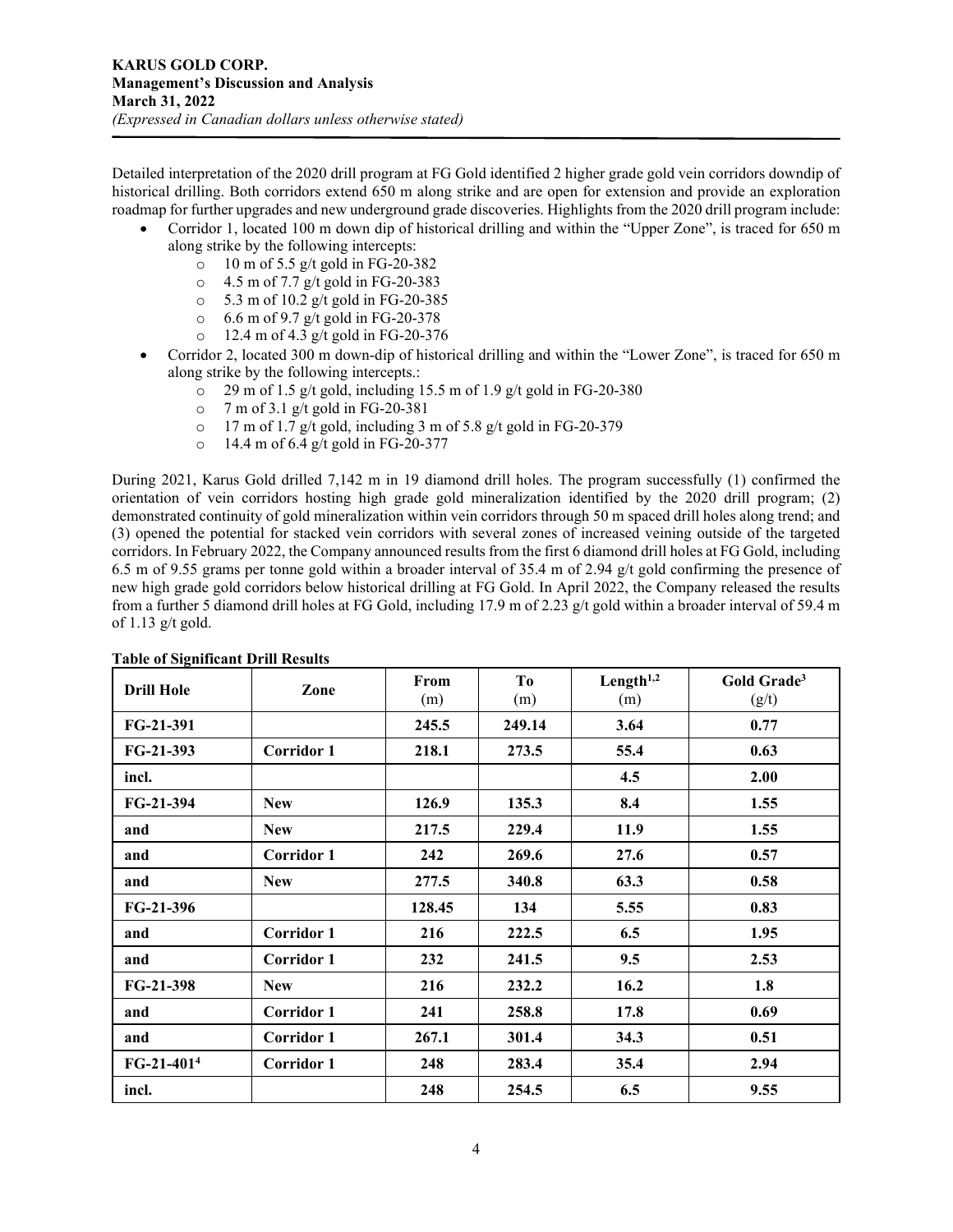| <b>Drill Hole</b> | Zone       | From<br>(m) | T <sub>o</sub><br>(m) | Length $1,2$<br>(m) | Gold Grade <sup>3</sup><br>(g/t) |
|-------------------|------------|-------------|-----------------------|---------------------|----------------------------------|
| incl.             |            | 249.3       | 250.9                 | 1.6                 | 27.1                             |
| FG-21-392         | Corridor 1 | 174         | 234.7                 | 60.7                | 0.43                             |
| incl.             |            | 174         | 183.9                 | 9.9                 | 0.68                             |
| incl.             |            | 193         | 198.2                 | 5.2                 | 1.94                             |
| FG-21-395         | Corridor 1 | 209.1       | 247.5                 | 38.4                | 0.84                             |
| incl.             |            | 229.5       | 237.4                 | 7.9                 | 2.81                             |
| FG-21-397         | Corridor 1 | 178.28      | 182.55                | 4.27                | 1.33                             |
| FG-21-397         |            | 195         | 201.65                | 6.65                | 0.6                              |
| FG-21-397         |            | 218.17      | 243.19                | 25.02               | 1.14                             |
| incl.             |            | 230.16      | 237.31                | 7.15                | 2.88                             |
| FG-21-397         |            | 255.9       | 271.38                | 15.48               | 0.68                             |
| FG-21-400         | Corridor 1 | 173.5       | 191.15                | 17.65               | 0.74                             |
| inc.              |            | 186.5       | 191.15                | 4.65                | 2.06                             |
| FG-21-400         |            | 212.4       | 271.75                | 59.35               | 1.13                             |
| inc.              |            | 221.63      | 239.5                 | 17.87               | 2.23                             |
| FG-21-403         | Corridor 1 | 207         | 210.35                | 3.35                | 1.66                             |
| FG-21-403         |            | 219.95      | 231.15                | 11.2                | 0.45                             |
| FG-21-403         |            | 248.5       | 255.9                 | 7.4                 | 0.93                             |
| FG-21-403         |            | 284.3       | 287                   | 2.7                 | 1.37                             |

1. Karus Gold has not been able to determine true width yet due to complexity of the vein structures within the mineralized zones. The 2020 drill program was designed to better understand the geometry and how the mineralized zones are related. The orientation of individual quartz veins within the mineralized zones are quite variable. Reported widths are drill indicated core length and not true width, for the reasons above. Average grades are calculated with un-capped gold assays, as insufficient drilling has been completed to determine capping levels for higher grade gold intercepts.

2. Drilling data on the Lower Zone is currently limited and the true thickness and orientation of the zone is not firmly known. However, based on current data, it is estimated that intercept represents ~50%-75% of the true thickness of the zone.

3. Composites are calculated using a 0.3  $g/t$  Au cutoff, incorporating no more than 7 m downhole dilution. Higher grade composite sections are calculated using a 1 g/t and 3 g/t cutoff incorporating no more than 5 m downhole dilution. Screen metallic assay data is utilized preferentially over standard fire assay analysis where available as it is more representative of the true sample value due to the increased sample volume processed and the multiple gold size fractions analyzed.

The FG Gold also contains prospective gold-copper porphyry targets within an intrusion called the Nova Zone. The Nova Zone, potentially 3.5 km by 1 km, was discovered in 2018 through compilation of historical soil geochemistry, and airborne geophysical studies. 2018 drilling demonstrated semi-massive and massive copper and iron sulphides and intersected (hole DDH-18-002) over 32 m of 0.52% copper equivalent, including 8.65 m of 1.1% copper equivalent.<sup>[1](#page-4-0)</sup> Gold grades as high as 5.70 g/t, copper grades as high as 1.01%, and silver grades as high as 4.98 g/t were encountered in drill core.

As part of the FG Gold land holdings, the Company is subject to certain mineral property agreements, including certain option agreements to acquire nearby and contiguous properties. The option agreements collectively have annual payments ranging from \$87,500 payable in 2021 up to \$150,000 in 2025, for total option payments of \$625,000 during

<span id="page-4-0"></span><sup>&</sup>lt;sup>1</sup> Cu equivalent calculated using metals prices at April 29, 2019: USD\$1,278/oz Au, US\$14.77/oz Ag, US\$2.90/lb Cu.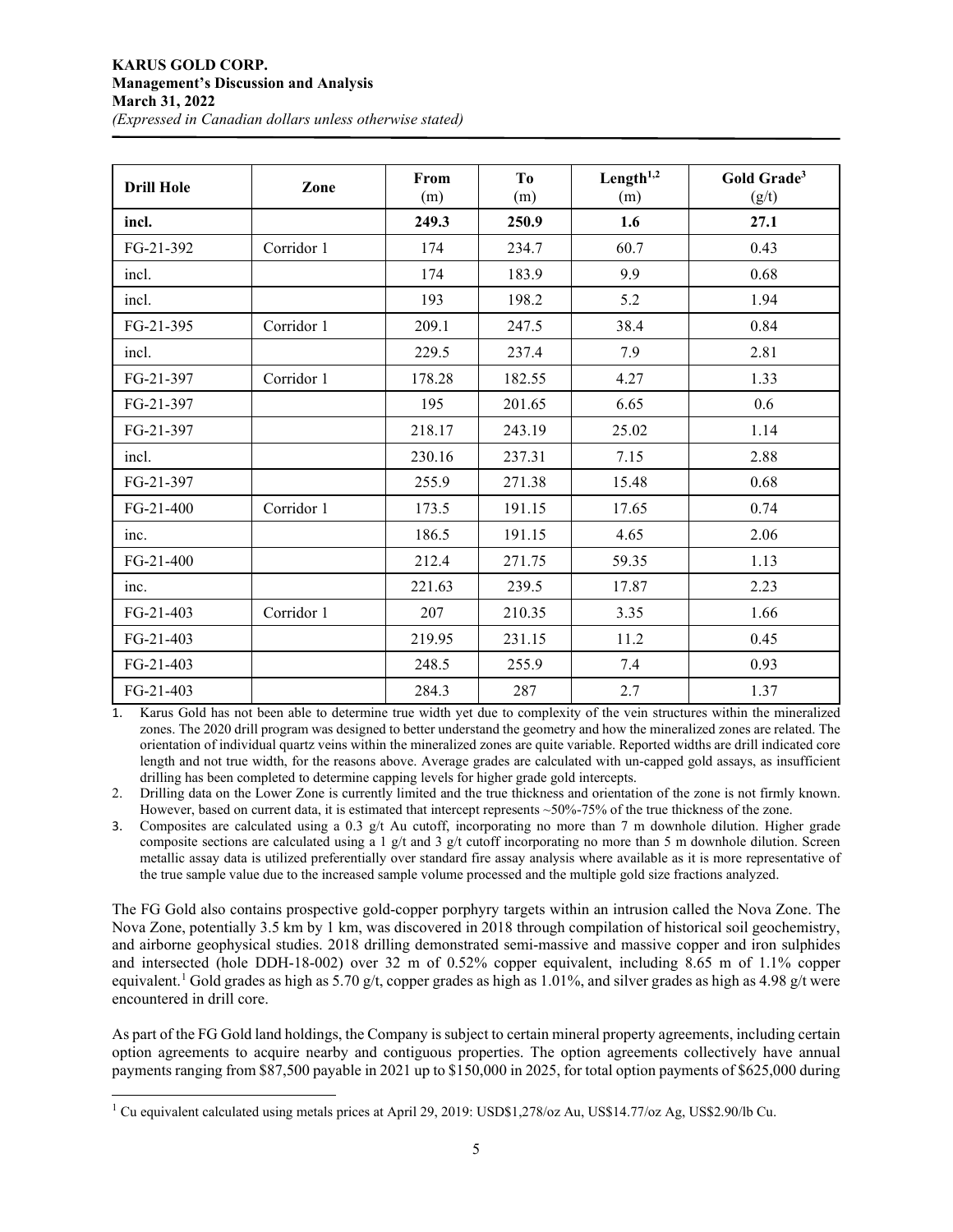this period. In addition, one option agreement provides for the issuance of common shares of the Company with a fair market value at the time of issuance ranging from \$25,000 in 2021 increasing to \$160,000 in 2025, for total share consideration of \$410,000 during this period. One option agreement also requires total exploration expenditures of \$75,000 during 2021 and 2022, combined. These option agreements also impose a 1%-2% net smelter returns royalty ("NSR"), of which a portion can be repurchased in certain cases, and one agreement requires a bonus payment of \$1.50 per ounce identified as inferred, indicated or measured in a 43-101 report on the specific claims in the agreement.

During the year ended December 31, 2021, the Company issued 90,909 shares pursuant to an option agreement with 2021 obligations of a cash payment of \$25,000 and a share issuance with a value of \$25,000. The 90,909 shares were issued as full settlement of the 2021 obligations pursuant to this option agreement. As of March 31, 2022, if the Company were to exercise its option pursuant to these agreements, it will be required to make cash payments of \$537,500 and issue shares with fair market value of \$385,000 until 2025. Of this total, cash payments of \$122,500 and common shares to be issued worth \$50,000 would be required during fiscal 2022.

## *Gold Creek Project, British Columbia, Canada*

The 100% owned Gold Creek project ("Gold Creek") is located 2 km NE of the town of Likely in the Cariboo - the heart of British Columbia's historic "Gold Rush" district. Gold Creek consists of 34 claims totaling 9,673 ha and approximately 8 km to the NW of the Spanish Mountain deposit. Access is from Likely by an all-weather gravel road. The site has well developed infrastructure and is just 70 km NE of Williams Lake, a major regional centre serviced by an airport and railway.

There is a 1% net smelter royalty on the property to a prior owner. The Company may purchase one-half of the royalty for \$1,000,000.

Drilling by KORE in 2020 at the Gold Creek project completed an initial test of the 1,000 m long gold in soil geochemistry anomaly that defines the Camp Creek zone. In total, KORE drilled five holes totaling 1,530 m. Drill holes GC-20-42 to GC-20-44 tested 400 m of strike potential southeast of previous drilling. All three holes intersected anomalous gold mineralization, including:

- 11.8 m of 0.63 g/t gold beginning at 153 m down hole in GC-20-42
- 24.9 m of 0.44 g/t gold beginning at 151.7 m down hole in GC-20-43

Drill holes GC-20-40 and GC-20-41 were drilled outside of the Camp Creek trend and intersected anomalous silverbase metal mineralization. A total of 1,389 m in five diamond drill holes was completed at Gold Creek between mid-June and early July 2021, including hole GC-21-049 that returned 0.74 grams per tonne ("g/t") gold over 46.4 m within a broader envelope of gold mineralization of 0.49  $g/t$  gold over 80.65 m. Based on this drill program the Company is confident that gold mineralization at the Camp Zone is contained within a corridor that strikes northwest and dips approximately 60-70 degrees to the northeast. The Camp Zone has been traced through wide-spaced drilling for  $\sim$ 1,000 m along strike and to a depth of  $\sim$ 280 m below surface,  $\sim$ 250 m down-dip. Gold mineralization at the Camp Zone lies to the northwest and along the trend of the Spanish Mountain deposit, 100% owned by Spanish Mountain Gold, which hosts measured and indicated resources of 4.7 million ounces of gold grading 0.5 g/t gold (see Spanish Mountain Gold May 11, 2021 press release).

A total of 1,389 m in five diamond drill holes was completed at Gold Creek between mid-June and early July 2021, including hole GC-21-049 that returned 0.74 g/t gold over 46.4 m within a broader envelope of gold mineralization of 0.49 g/t gold over 80.65 m. The Gold Creek program successfully confirmed the orientation and trend of the gold bearing horizon at the Camp Zone. The same mineralized horizon has now been traced for over 1,000 m of strike length, and depths up to 250 m down-dip. The system continues to demonstrate robust scale potential.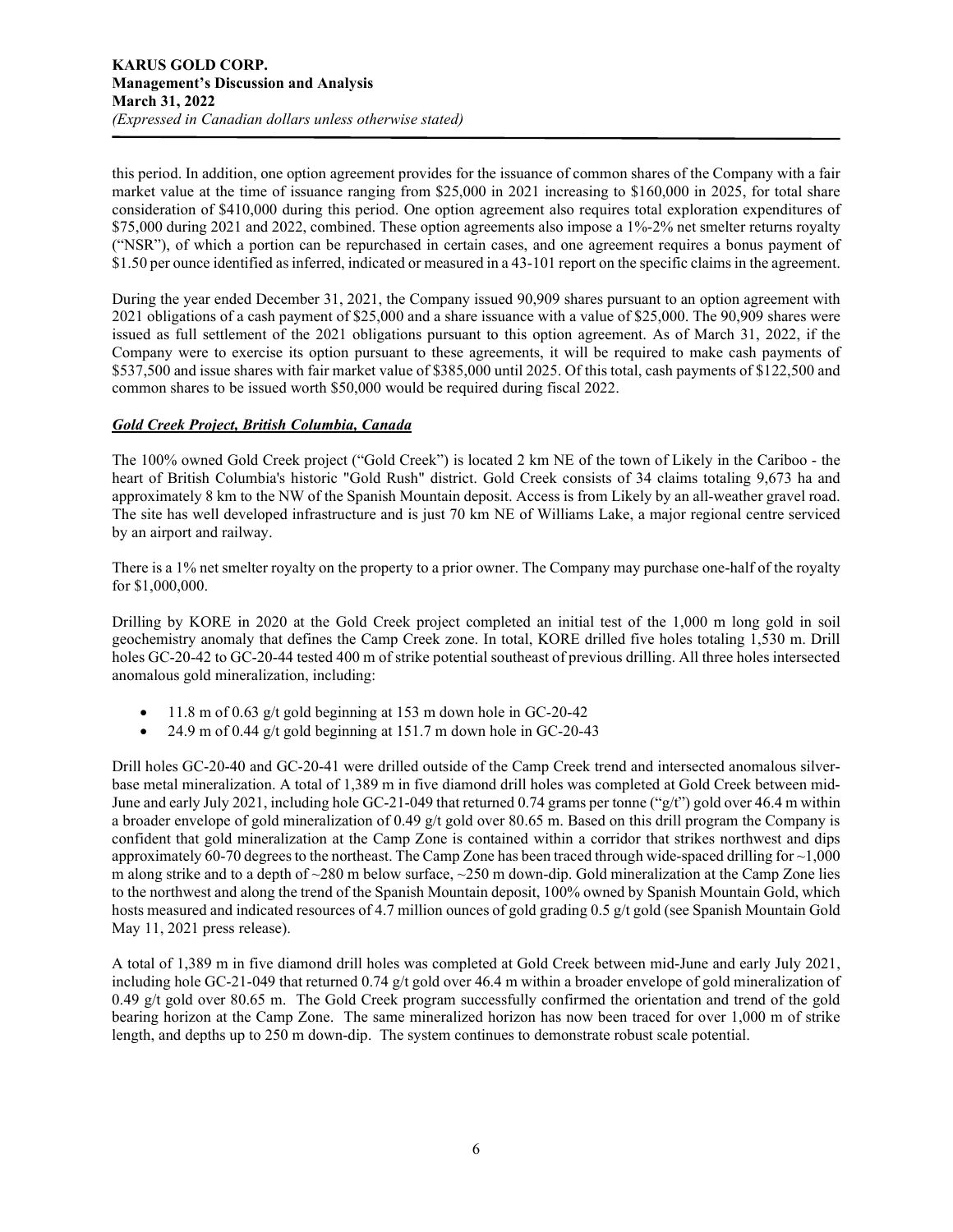| <b>Drill Hole</b> | From<br>(m) | To<br>(m) | <b>Interval</b><br>(m) | Au Grade <sup>1,2</sup><br>(g/t) |
|-------------------|-------------|-----------|------------------------|----------------------------------|
| $GC-21-049$       | 101.6       | 182.25    | 80.65                  | 0.49                             |
| including         | 112.9       | 159.3     | 46.4                   | 0.74                             |
| $GC-21-048$       | 193.4       | 266.75    | 73.35                  | 0.44                             |
| including         | 223.2       | 251       | 27.8                   | 0.83                             |
| $GC-21-047$       | 180.4       | 228.5     | 48.1                   | 0.31                             |
| $GC-21-046$       | 215.1       | 261.33    | 46.21                  | 0.42                             |
| including         | 242.9       | 257.78    | 14.88                  | 0.64                             |
| $GC-21-045$       | 186.7       | 228       | 41.35                  | 0.49                             |
|                   | 206.6       | 219.15    | 12.55                  | 1.06                             |

#### **Table of significant drill results**

1. Karus Gold has not been able to determine true width yet due to complexity of the vein structures within the mineralized zones. The 2021 drill program was designed to better understand the geometry and how the mineralized zones are related. The orientation of individual quartz veins within the mineralized zones are quite variable. Reported widths are drill indicated core length and not true width, for the reasons above. Average grades are calculated with un-capped gold assays, as insufficient drilling has been completed to determine capping levels for higher grade gold intercepts.

2. Composites are calculated using a 0.1 g/t Au cutoff, incorporating no more than 7 m downhole dilution. Higher grade composite sections are calculated using a 1  $g/t$  and 3  $g/t$  cutoff incorporating no more than 5 m downhole dilution.

### **Exploration & Evaluation Expenses**

Following is a summary of exploration and evaluation expenses for the South Cariboo Gold Project for the three months ended March 31, 2022 and 2021:

|                                   |                | For the three months For the three months |
|-----------------------------------|----------------|-------------------------------------------|
|                                   | ended          | ended                                     |
|                                   | March 31, 2022 | March 31, 2021                            |
|                                   | S              | <sup>3</sup>                              |
| Assays and analysis               | 124,676        | 207,967                                   |
| Community engagement              |                | 6,383                                     |
| Drill program                     |                | 4,953                                     |
| Engineering and development       |                | 6,678                                     |
| Geophysics and ground prospecting |                | 1,608                                     |
| Project general & admin           | 31,941         | 3,916                                     |
| Project staff & contractors       | 141,962        | 68,125                                    |
| Travel, logistics & camp costs    | 49             | 8,358                                     |
|                                   | 298,628        | 307,988                                   |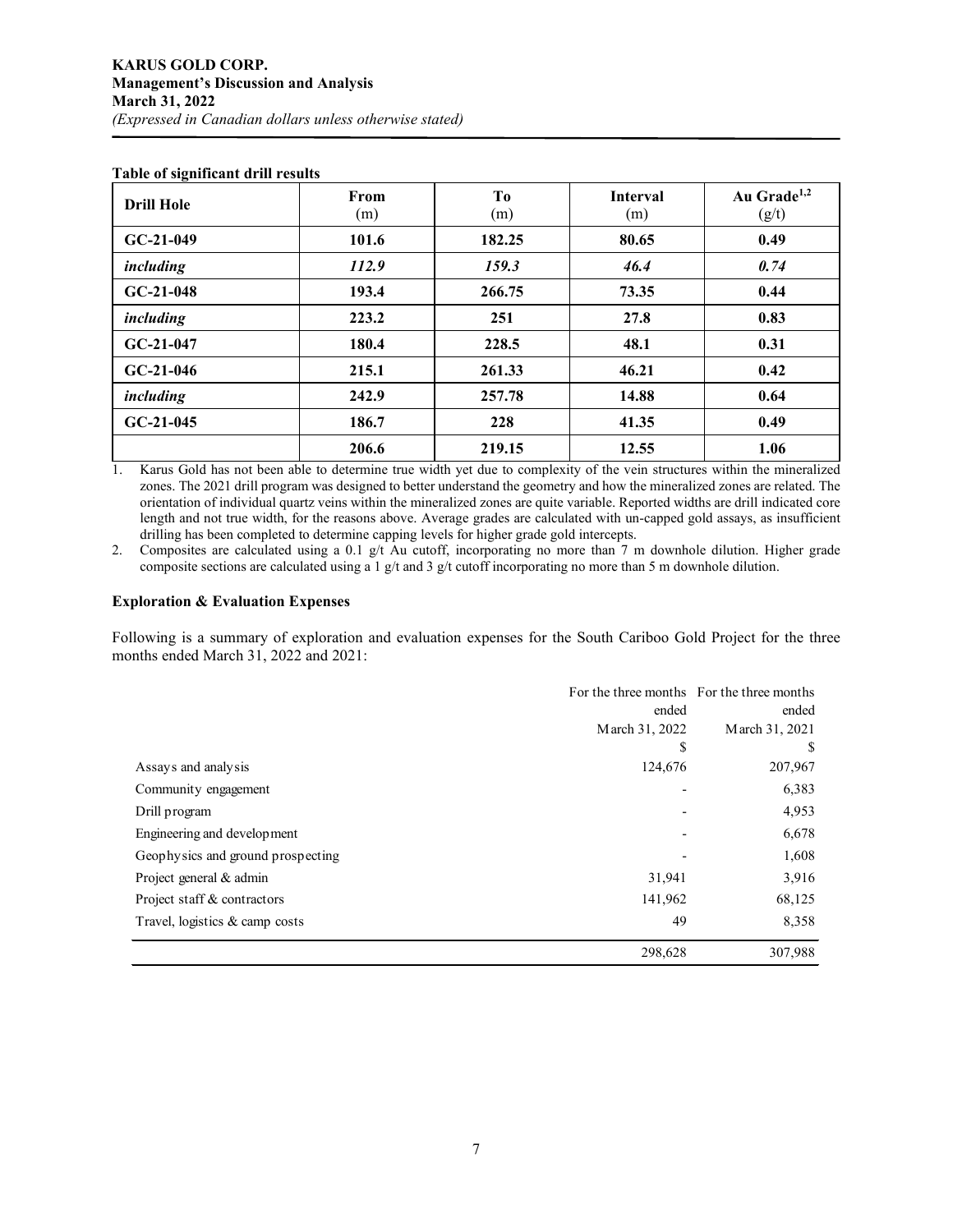## **Results of Operations**

## For the three months ended March 31, 2022 (the "Current Quarter") compared to the three months ended March 31, 2021 ("Comparative Quarter")

The Company incurred a net loss during the three months ended March 31, 2022 of \$759,991, compared to \$594,899 during the three months ended March 31, 2021, an increase in loss of \$165,092. This increase was primarily attributable to the non-cash share-based payments due to the recognition of the fair value of the stock options granted during fiscal 2021 as an expense, on a graded vesting basis. Total share-based payments were higher during the Current Quarter by \$110,385.

Karus Gold's cash cost of operations (obtained by adding back depreciation and share-based payments to the cost as presented in its statement of loss and comprehensive loss) increased during the three months ended March 31, 2022 by \$53,758 compared to the three months ended March 31, 2021 (2022 - \$581,908; 2021 - \$528,150). Of this, the cost of the Company's exploration related activities was \$298,628 and \$307,988 during the Current Quarter and the Comparative Quarter, respectively, as highlighted in the table above. Other operational costs increased primarily as a result of higher management compensation during the Current Quarter of \$97,237 (2021 - \$58,213) due to the Company strengthening its leadership team during Q2 2021. The Company's general and administrative costs were also higher due to a full quarter's activity compared to only a partial period after the spin off of the assets from Kore during the first quarter of 2021. These administrative costs were higher by \$36,112 (2022 - \$62,253; 2021 - \$26,141). All other costs for the Company remained relative consistent across the two periods.

## **Summary of Quarterly Results**

The Company commenced operations during 2021, as a result of the completion of the spinout from KORE. Accordingly, there is no quarterly information to present prior to Q1 2021.

|                                |             |  |            | $31-Mar-22$   $31-Dec-21$   $30-Sen-21$   $30-Jun-21$   $31-Mar-21$         |        |
|--------------------------------|-------------|--|------------|-----------------------------------------------------------------------------|--------|
| Net loss                       |             |  |            | $(759,991)$ \, $(815,844)$ \, $(3,473,301)$ \, $(1,257,722)$ \, $(594,899)$ |        |
| Basic & diluted loss per share | $(0.01)$ \$ |  | $(0.04)$ S |                                                                             | (0.01) |

#### **Liquidity, Capital Resources and Going Concern**

The financial statements of the Company have been prepared on a going concern basis which assumes that the Company will be able to realize its assets and discharge its liabilities in the normal course of business for at least the next twelve months.

The properties in which the Company currently has an interest are in the exploration stage and it has no revenueproducing operations. Accordingly, the Company is dependent on external financing, including the proceeds of future equity issuances or debt financing, to fund its activities. However, there can be no assurance that the Company will be able to obtain adequate financing in the future or that the terms of such financing will be favourable. If adequate financing is not available when required, the Company may be required to delay, scale back or eliminate various programs and may be unable to continue operations. The Company will seek such additional financing through debt or equity offerings, but there can be no assurance that such financing will be available on terms acceptable to the Company or at all.

As at March 31, 2022, the Company had a cash balance of \$2,232,701 and working capital of \$1,400,778 with current liabilities of \$916,334. The Company has incurred losses since inception and does not generate any cash inflows from operations. For the three months ended March 31, 2022, the Company used cash flows in operations of \$392,034. During the period, the Company raised \$2,000,000 through a strategic investment from Yamana, as noted above, however, the Company's ability to continue to operate and to carry out its planned exploration activities for the next twelve months is uncertain and dependent upon the continued financial support of its shareholders and on securing additional financing. There is no assurance that any such initiatives will be sufficient and, as a result, this gives rise to a material uncertainty that may cast significant doubt regarding the going concern assumption and, accordingly, the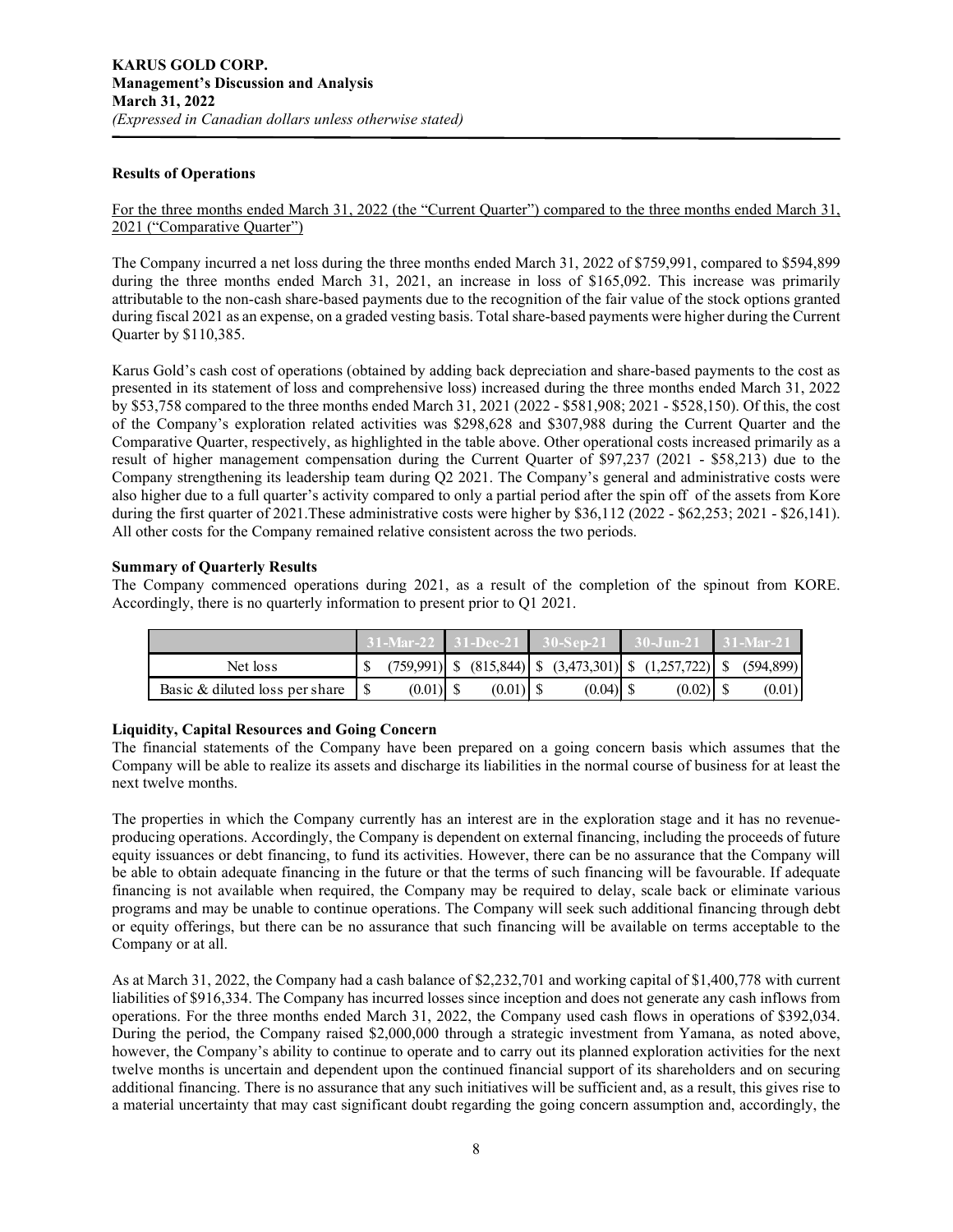ultimate appropriateness of the use of accounting principles applicable to a going concern. The Company's financial statements do not reflect the adjustments to the carrying values of assets and liabilities and the reported expenses and statement of financial position classifications that would be necessary if the Company were unable to realize its assets and settle its liabilities as a going concern in the normal course of operations for the foreseeable future. These adjustments could be material.

## *Cash Used In Operating Activities*

Net cash used in operating activities during the three months ended March 31, 2022 was \$392,034, compared to \$252,876 during the three months ended March 31, 2021. Cash used in operating activities primarily related to the Company's exploration activities, as highlighted in the table above.

## *Cash Provided by Financing Activities*

Net cash provided by financing activities during the three months ended March 31, 2022 was \$2,000,000 compared to \$4,508,420 during the three months ended March 31, 2021. The Current Quarter financing pertained to the strategic investment by Yamana. The financings during the Comparative Quarter related to the Company's rights offering for gross proceeds of \$3,983,434, as well as its private placement for \$575,000 offset by costs incurred to complete these activities.

## *Cash Used in Investing Activities*

Net cash used in investing activities during the three months ended March 31, 2022 was \$8,226 pertaining to additional claims staked by the Company on the South Cariboo Gold Project. During the three months ended March 31, 2021, net cash used in investment activities was \$407,242 which consisted of the transaction costs incurred in connection with the Spin out of the Company's exploration projects from KORE.

## **Outstanding Share Data**

The Company's authorized share capital consists of an unlimited number of common shares without par value. As of the date of this MD&A, the following shares, warrants and options were outstanding:

|                                        | <b>Number of Equity</b> |                       |                    |
|----------------------------------------|-------------------------|-----------------------|--------------------|
|                                        | instruments             | <b>Exercise price</b> | <b>Expiry date</b> |
| <b>Issued &amp; outstanding shares</b> | 90,910,108              |                       |                    |
| Warrants                               | 1,500,000               | \$0.75                | July 22, 2022      |
| Warrants                               | 250,000                 | \$0.75                | July 27, 2022      |
| Warrants                               | 788,475                 | \$0.85                | September 2, 2023  |
| Warrants                               | 365,681                 | \$0.85                | September 10, 2023 |
| Warrants                               | 17,500                  | \$0.85                | December 2, 2023   |
| Warrants                               | 123,200                 | \$0.85                | December 21, 2023  |
| Warrants                               | 75,000                  | \$0.85                | December 23, 2023  |
| Warrants                               | 47,727                  | \$0.85                | January 19, 2024   |
| <b>Stock Options</b>                   | 4,300,000               | \$0.25                | March 7, 2026      |
| Yamana Option                          | 6,000,000               | \$0.50                | March 28, 2025     |
| <b>Restricted Share Units</b>          | 2,605,000               |                       |                    |
| Fully Diluted as at May 26, 2022       | 106,982,691             |                       |                    |

In addition, as of the date of this MD&A, there are 827,909 shares included in the issued and outstanding shares that are subject to a price protection clause whereby the Company will automatically issue additional common shares should the Company, provided it is not listed and trading on a stock exchange, issue shares at a price less than \$0.35 per common share ("Lower Per Share Price"). The number of shares to be issued will equal the difference between the investment divided by the Lower Per Share Price and the sum of the number of shares issued at the original price of \$0.55 and additional shares issued at the \$0.35 price. As of the date of this MD&A, there are also 5,714,286 shares issued to Yamana that are subject to a price protection clause whereby the Company will automatically issue additional common shares to Yamana should the Company, provided it is not listed and trading on a stock exchange, issue shares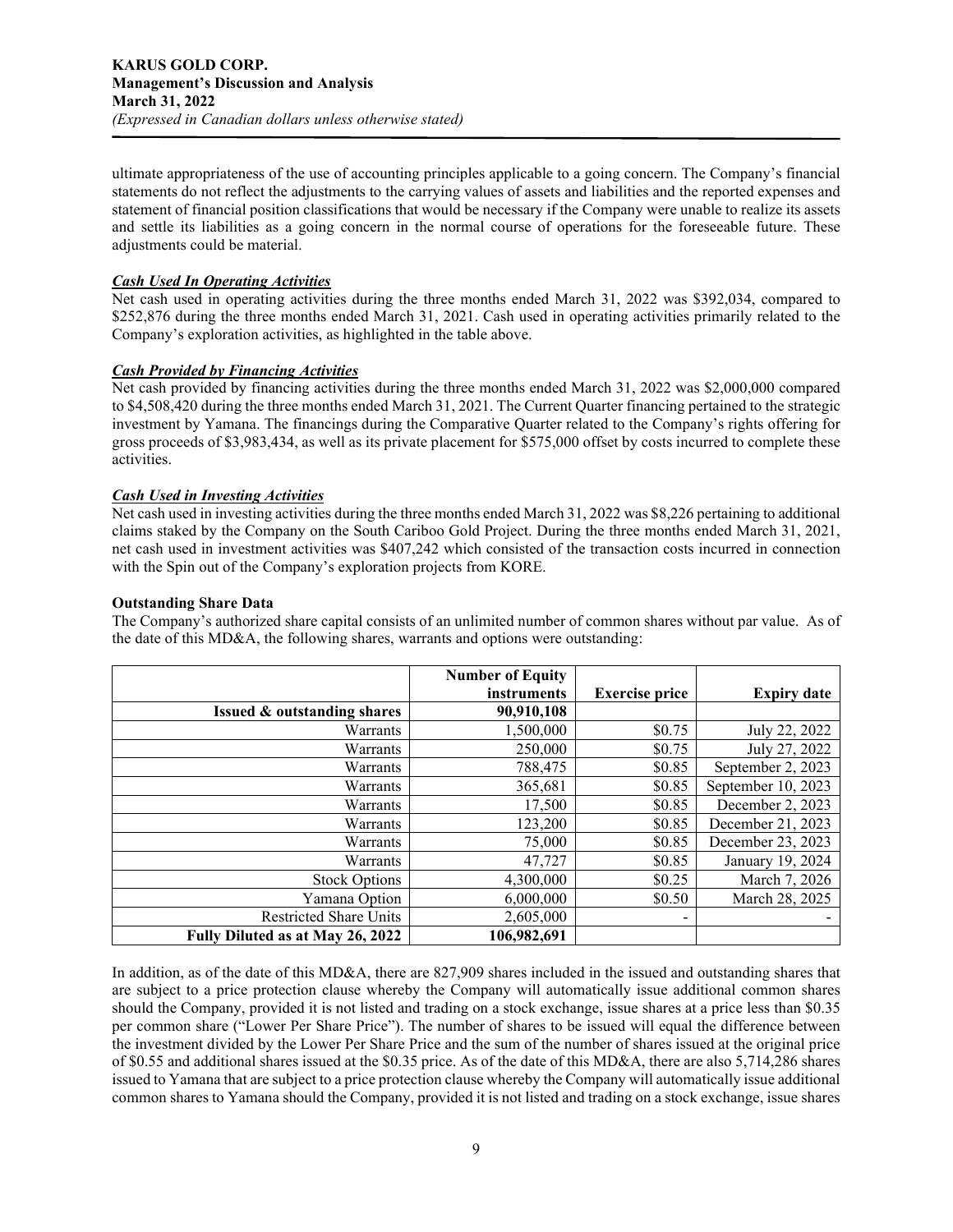at a price less than \$0.30 per common share ("Yamana Lower Per Share Price"). The number of shares to be issued will equal the difference between the \$2,000,000 investment by Yamana divided by the Yamana Lower Per Share Price and the 5,714,286 shares issued to Yamana at the original price of \$0.35.

## **Financial Instruments and Risk Management**

## **Financial Risk Management**

The main objectives of the Company's risk management processes are to ensure that risks are properly identified and that the capital base is adequate in relation to those risks. The principal risks to which the Company is exposed are described below.

## a. Credit Risk

Credit risk is the risk of potential loss to the Company if a counterparty to a financial instrument fails to meet its contractual obligations. The Company's credit risk is primarily attributable to its cash.

The Company has assessed its exposure to credit risk on its cash and has determined that such risk is minimal. The majority of the Company's cash is held with reputable financial institutions in Canada.

b. Liquidity Risk

Liquidity risk is the risk that the Company is not able to meet its financial obligations as they fall due. As at March 31, 2022, the Company had a working capital of \$1,400,778 and it does not have any long term monetary liabilities. The Company will seek additional financing through debt or equity offerings, but there can be no assurance that such financing will be available on terms acceptable to the Company or at all. The Company's approach to managing liquidity risk is to endeavor to ensure that it will have sufficient liquidity to meet liabilities when they fall due. As at March 31, 2022, the Company had cash of \$2,232,701 to settle current liabilities of \$916,333. The Company's financial liabilities as at March 31, 2022 have contractual maturities of 30 days or are due on demand and are subject to normal trade terms.

c. Interest Rate Risk

Interest rate risk is the risk arising from the effect of changes in prevailing interest rates on the Company's financial instruments. The Company holds its cash and cash equivalents on which it earns variable rates of interest and may therefore be subject to a certain amount of risk, though this risk is considered by management to be immaterial.

d. Foreign Currency Risk

Foreign currency risk is the risk that the fair value of, or future cash flows from, the Company's financial instruments will fluctuate because of changes in foreign exchange rates. The Company maintains its cash reserves primarily in Canadian dollars and the majority of the Company's expenditures are denominated in Canadian dollars. The Company considers its exposure to foreign currency risk to be immaterial.

## **Fair Values**

The carrying values of cash, amounts receivable, deposits, and trade and other accounts payable approximate fair values due to their short-term to maturity nature.

#### **Related Party Transactions and Balances**

The Company shares office space and personnel with KORE and as a result, any related cost incurred is also shared. During the three months ended March 31, 2022, such administrative transactions with KORE amounted to \$23,941 (2021 – 61,536). As at March 31, 2022, total amount payable to KORE included within accounts payable was \$165,253 (December 31, 2021 - \$141,312).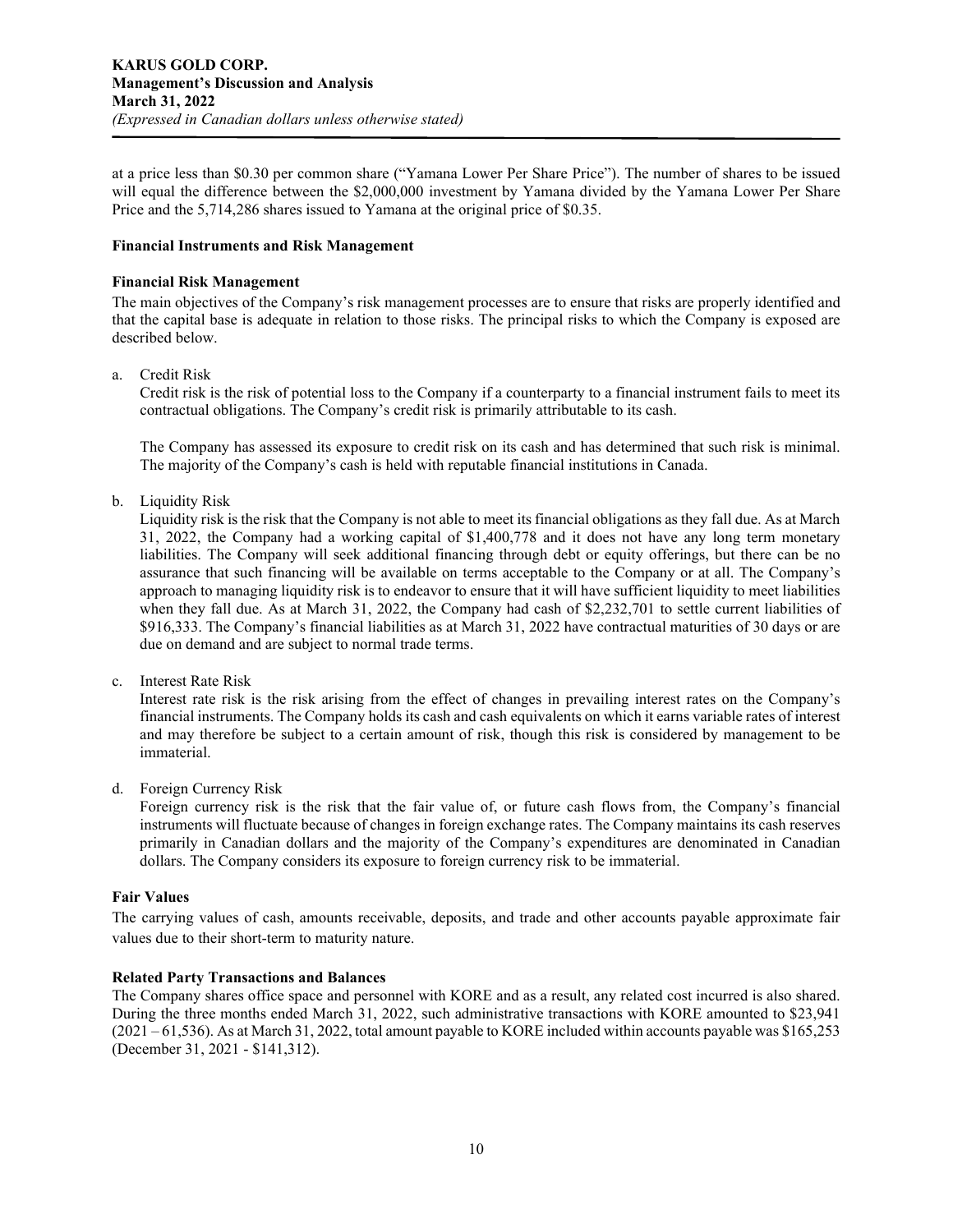## **Key Management Compensation**

Key management are those personnel having the authority and responsibility for planning, directing and controlling the Company and include the Chairman, President & Chief Executive Officer, Chief Financial Officer, and Directors. During the three months ended March 31, 2022, total key management compensation was \$212,616 (2021 - \$107,763), which includes management fees and salaries of \$85,250 (2021 - \$58,081) and share-based payments of \$127,366 (2021 - \$49,682).

Amounts owing to key related parties are unsecured, non-interest bearing and due on demand. As at March 31, 2022, \$119,107 (December 31, 2021 - \$127,250) is due to key management personnel.

During the three months ended March 31, 2022, the Company settled \$52,500 for previous management fees through issuance of 94,454 units. Each unit consists of one share and one-half share purchase warrant, where each whole warrant entitles the holder to acquire an additional share of the Company at a price of \$0.85 per share for a period of 24 months. The common shares issued as part of these units are subject to price protection clause using the Lower Per Share Price, as described above.

### **Significant Judgments, Estimates and Assumptions**

The preparation of the Company's financial statements in conformity with IFRS requires management to make judgments, estimates and assumptions that affect the reported amounts of assets and liabilities and disclosures of contingent assets and liabilities at the date of the financial statements and the reported amounts of income and expenses during the reporting period. Estimates and assumptions are continually evaluated and are based on management's experience and other factors, including expectations of future events that are believed to be reasonable under the circumstances. Actual results could differ from these estimates. Significant estimates and critical judgements, including those that have a risk of resulting in a material adjustment to the carrying amounts of assets and liabilities within the next year were consistent with those disclosed within and applied in the preparation of the annual audited financial for the year ended December 31, 2021.

## **Recent Accounting Standards**

There are no recent accounting pronouncements or standards expected to have a material impact on the Company.

## **Cautionary Note Regarding Forward Looking Statements**

Forward-looking statements look into the future and provide an opinion as to the effect of certain events and trends on the business. Certain statements contained in this MD&A constitute forward-looking statements. The use of any words such as "anticipate", "continue", "estimate", "expect", "may", "will", "project", "should", "believe" and similar expressions or their negatives or other comparable words are intended to identify forward-looking statements. These forward-looking statements are based on current expectations and various estimates, factors and assumptions and involve known and unknown risks, uncertainties and other factors. Examples of where the Company uses forward looking statements include when discussing the outlook, plans and timing for the Company's exploration plans, operational plans and future expenditure expectations.

It is important to note that:

- Unless otherwise indicated, forward-looking statements in this MD&A describe the Company's expectations as of the date of this MD&A.
- Readers are cautioned not to place undue reliance on these statements as the Company's actual results, performance or achievements may differ materially from any future results, performance or achievements expressed or implied by such forward-looking statements if known or unknown risks, uncertainties or other factors affect the Company's business, or if the Company's estimates or assumptions prove inaccurate. Therefore, the Company cannot provide any assurance that forward-looking statements will materialize.
- The Company assumes no obligation to update or revise any forward-looking statement, whether as a result of new information, future events or any other reason except as required by law.